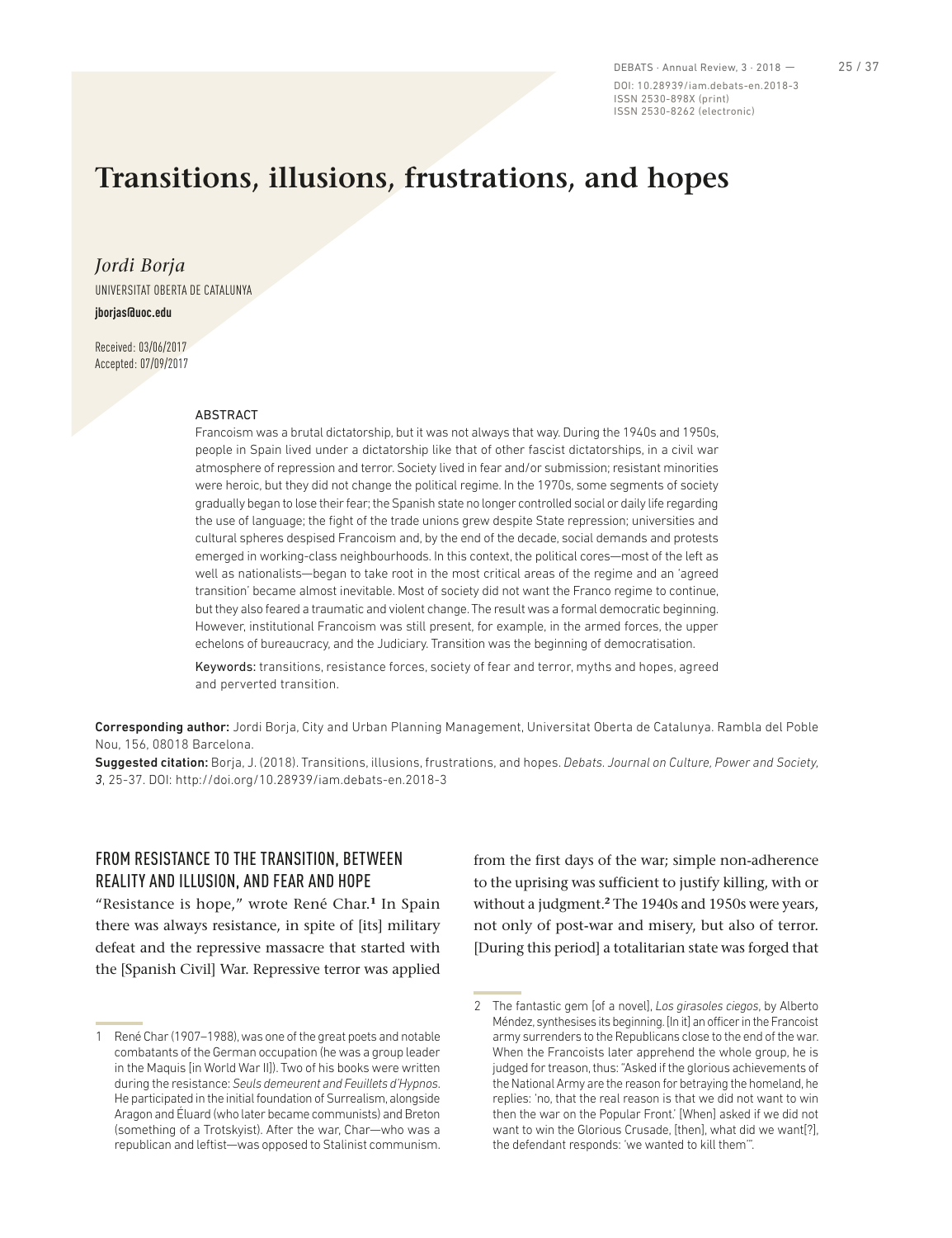implemented executions, long prison sentences, and torture at the first hint of any propaganda contrary to the political regime. Any act of opposition or show of support towards the those resisting [the regime], or any attempted social conflict was sufficient reason for arrest and sentencing. Collective fear and private refuge characterised Spanish society [at that time]. However, even in the 1940s there was armed resistance, and social and intellectual resistance in the 1950s. Most obviously, resistance came from the communists, but anarchists, trade unionists, Catholic and nationalist cells, and even dissidents of the dictatorship also resisted. Nonetheless, these were active minorities who found it difficult to influence society and whose support was precarious. A large section of the population, and broad sectors of popular society did not favour (or were extremely opposed to) the dictatorship, but were paralysed by repressive authoritarianism. Fear of the state, the government, and the military was embedded into the DNA of the Spanish people. In the 1960s and 1970s [this] totalitarianism cracked and lost its rigid control over a changing society, but the mark of terror, the Spanish Civil War, and political violence remained latent.

However, the active anti-Franco and leftist minorities, imagined a collapse of the dictatorship, a peaceful popular uprising, and an ideal democratic promise. A democracy as a prelude to social transformation and an advance towards socialism. When faced with the hardness of Francoism, the civil resistance generated comforting hopes. This was similar among the exiles who, each year, offered a toast that Spain would soon return to democracy.**<sup>3</sup>** The reality was more complex. While it is true that, from the 1960s, society was taking the weight of fascism and national-Catholicism accumulated over the first two decades of the post-war period—off its shoulders. Rifts were opening in everyday

life, cultural identity, university life, and among the intellectual elite; there were many limitations in the production of books and publications, in citizen and neighbourhood associations, to grassroots religious groups, and especially in factories and mines. An important trade union movement was even very slowly forged in the countryside in the 1950s within the official framework, and then more quickly in the 1960s, and with full autonomy with the *Comisiones Obreras* (CCOO; the Workers' Commissions) [trade unions].

Society was creating spaces of freedom, but the dictatorial State maintained its huge capacity to repress and control the upper echelons and the reins of the political or para-political apparatuses, as well as all the public administrations, judiciary, armed forces, police forces, church, large media outlets, and business elites, etc. The relationship between these powers would make radical political change, from dictatorship to democracy, near impossible; turning the tides was not going to be easy or complete. Society began to express itself and this rallying potential became more fully developed in the 1970s. But the State maintained its coercive forces, and these did not tolerate anyone questioning the political system derived from the [Spanish] Civil War.

This was the reality. Society could not demolish the State at the time, but neither could this State regulate society. They were facing a model of an immobile state, with no more legitimacy against the resisting forces than mere fear and repression. Support for a democratic and social utopia was in the minority, but was growing. Society was largely the *public*, who aspired to a quiet democracy, without having to pay the cost for it. The social majorities were rooted in fear and viole *Gramscian consensus* nce; they felt alienated or impotent in the face of *politics*, and tended towards a passive. They were very pro-European and minimally (or anti-) revolutionary, with aspirations that were more liberal than those of the republicans. Hopes of democracy were taking root in Spanish society, although these were mixed with fears about the hypothetical violence, political emptiness after the death of the dictator, and (dubious) revolutionary initiatives. We must also bear in mind that the resistant leftists were

<sup>3</sup> I remember how, in the Paris of the 1960s, when arriving at Christmas, exiles and even communist or anarchist leaders offered toasts of "next year, we'll all be in Madrid", or "in our villages". I was sceptical. This is the metaphysical background of revolutionary thought. As Marx would say, "religion is the opium of the people", but also "the sigh of the oppressed". It is the more or less utopian hope that gives [people] courage to resist the enormous superiority of repressive forces.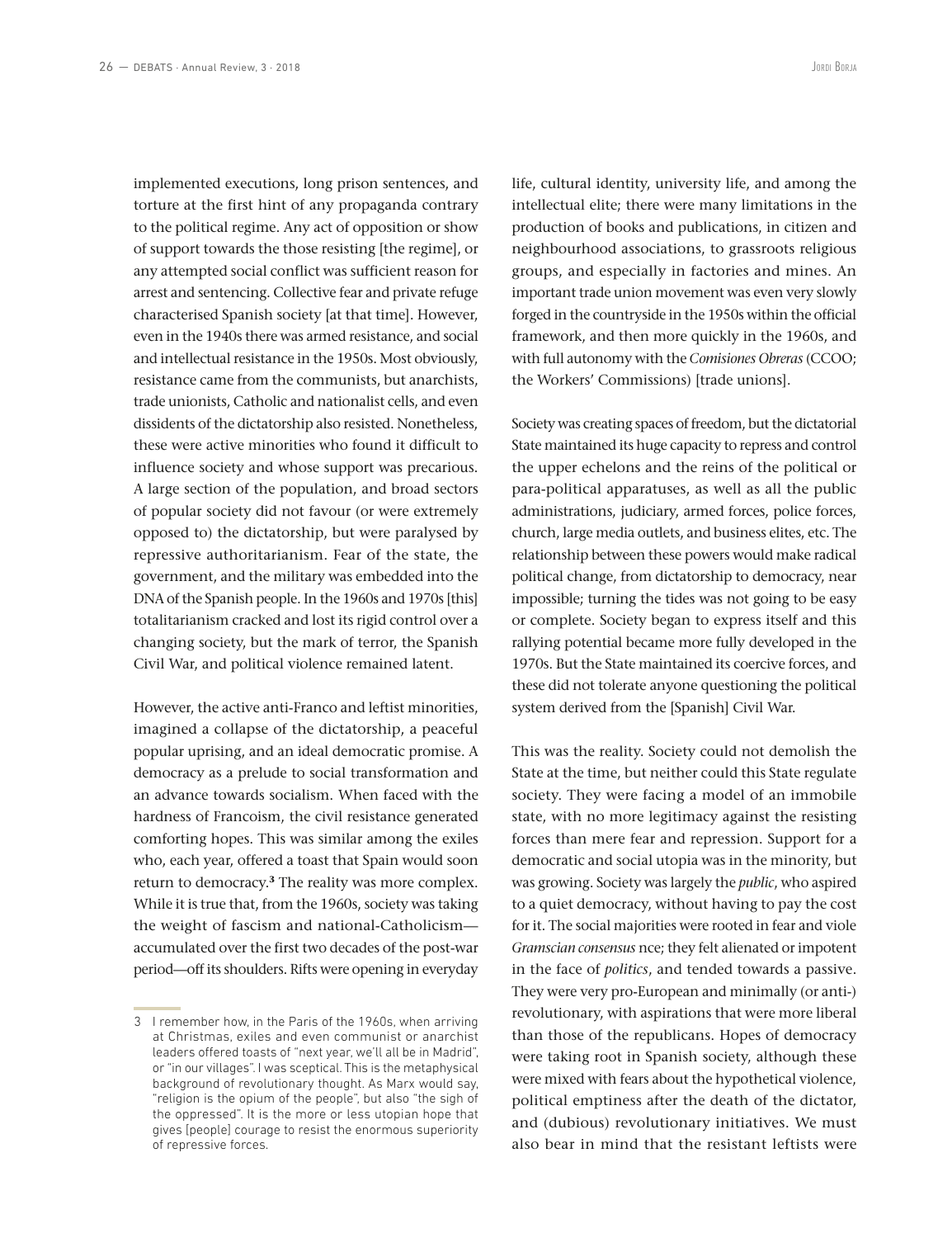hegemonised by the communists, who represented not only their revolutionary future horizons, but who also identified with the other side of the Civil War. The communists were not strong enough to lead a majority anti-Franco regime, but they did generate fear in the passive majorities, and even among the moderate anti-Francoists, including the socialist leadership.

### HOPES, FRUSTRATIONS, AND MYTHS ABOUT THE TRANSITION

Upon the death of the dictator, hope for democracy was galvanised, or at least, seemed possible. This hope entailed more or less explicit fears. The political leaders of the Franco regime did not have strong leadership or internal cohesion, but they were inserted throughout the whole State apparatus. Business sectors needed to integrate themselves into Europe, and this required them to invent a framework of formal democracy, even though they were especially sensitive to social conflict and weakening of the established order. The middle and popular classes, especially the generations that had lived through the war or the long post-war period of the 1940s and 1950s, had a deep-rooted fear of violence and repression. Social mobilisation multiplied very peacefully, and leaders and cadres of anti-Francoist parties and social organisations on the razor's edge were wary.**<sup>4</sup>** The democratising pressure was, in the long run, unbeatable, but the most visible aspects of the State apparatus [at the time] could only be dismantled peacefully, neutralised from within, and this required more or less explicit or tacit agreements. And so it was. The political reform law, which was not deemed acceptable by the anti-Francoists, was approved by 90% of the citizenship through a referendum, albeit under arguable circumstances, because in the absence of a legalised opposition, the government could still make itself felt by the majority of the population. Only the communists and the extreme left campaigned against it. The transition had started.

Thus, the door to the democratising process, the Constitution, and the vicissitudes of the process was opened. The initial plan [for the transition] was a halfhalf formula, or one with a very limited democracy, with a monarchy inherited from the dictatorship, very little social content, political parties that would alternate by means of elections but that would not question the agreed political bases and the capitalist economy, and with many reservations about the recognition of historical nationalities. Was the alternative was a democracy with a transforming republican vocation? One that would create the welfare state, grant the right to self-determination for all nationalities, and promote democracy at all levels of society. This is the alternative the active, resistant, and difficult-to-discourage anti-Francoists wanted; the 'limited reform' was not acceptable to the anti-Francoists and the 'desirable rupture' was not possible because it inspired fear and resistance from multiple sources. The logical result was to look for intermediate paths. The dilemma was between a 'democratising advance' or an 'authoritarian regression'.**<sup>5</sup>**

<sup>4</sup> In January 1977, the murder of seven members of the main collective of labour lawyers who were linked to CCOO, had a huge electoral impact throughout the country. The assassins belonged to an extreme right-wing network which was openly linked to the most immobile sectors of the State, political, and military apparatuses. The CCOO and the *Partido Comunista de España* (PCE; the Communist Party of Spain) had the intelligence to organise an extraordinary demonstration that occupied the entire centre of Madrid, without shouting or banners, and with a disciplined order, an impressive silence, and without a hint of violence. A demonstration of strength, but also of a willingness to declare a peaceful, de facto, agreed transition.

<sup>5</sup> In the period between the Franco's death in 1975 and the elections that the *Partido Socialista Obrero Español* (PSOE; the Spanish Socialist Workers' Party) won in 1982, there was a generalised sense, both among the political and economic elites and Spanish society as a whole, that at any time there might be an authoritarian and repressive politicalmilitary coup d'état. The legalisation of the PCE, terrorist offensives, rebirth of national identities, fear of reprisals for the multiple misdeeds of the Francoist apparatuses, and ideology of the military leadership, judiciary, and sections of the media and church that disdained democracy, created this feeling. While European governments tended to favour Spanish democratisation, albeit very discreetly, when the United States government, through its Secretary of State (the second in command of the Government) learned of the 1981 coup planned by the Civil Guard and military forces who were holding hundreds of members of parliament hostage—simply stated that it was an internal matter for the Spanish state.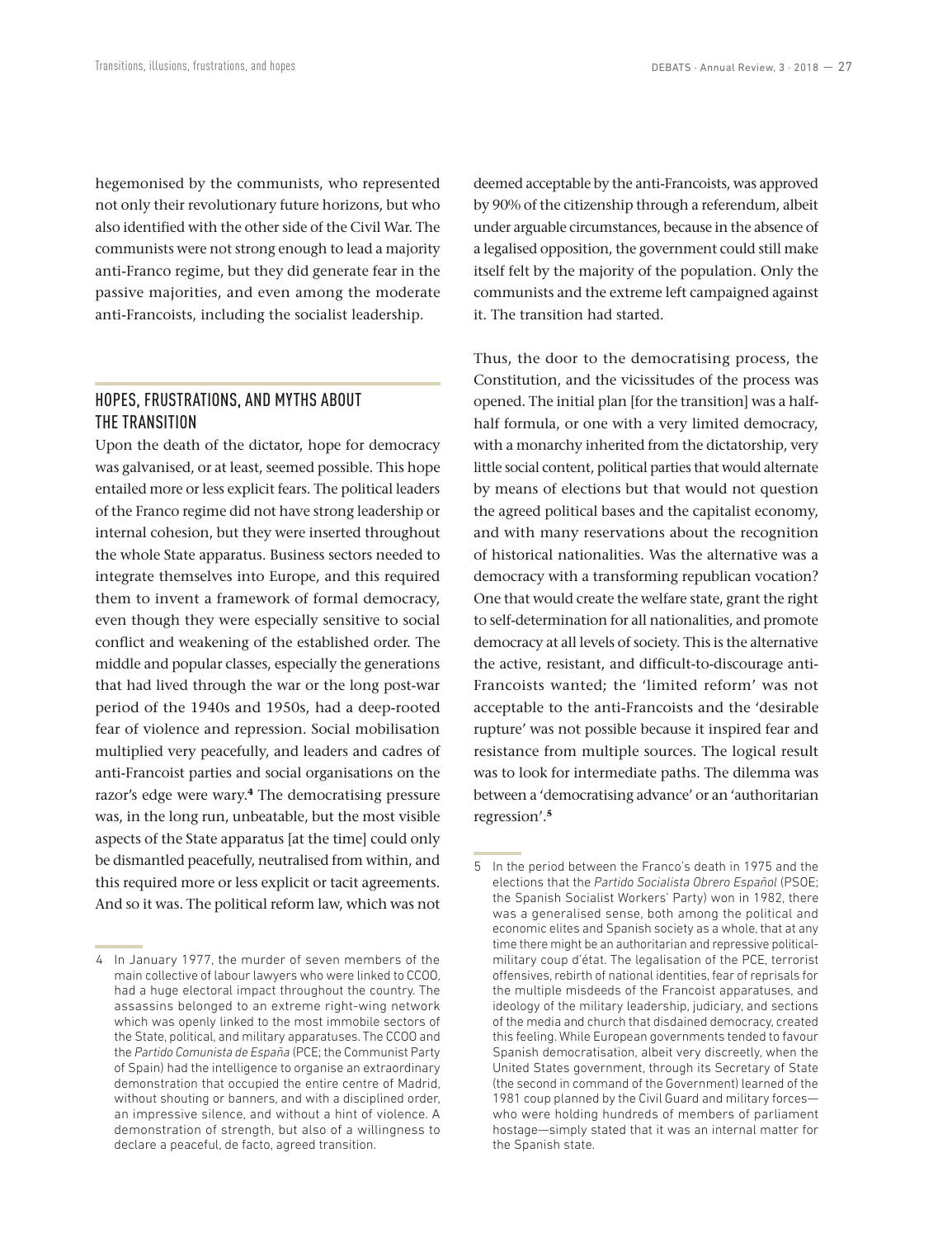The first result was the Moncloa Pacts which were an agreement to immediate austerity and medium-term commitments, which were mostly unfulfilled. **<sup>6</sup>**ut the institutional political change was more than mere rebranding of the dictatorship; it was a real democratising beginning, albeit with limitations and ambiguities, that opened a process towards democracy. A key issue was the legalisation of political parties, including the PCE. Free elections were held and universal suffrage implemented. A potentially democratising constitution was drafted and approved, although it included brakes and possible retreats.**<sup>7</sup>** However, the transition began with more conservative resistance than democratising initiatives.

The agreed, peaceful transition, which had already started, then experienced a shock which had important consequences: the failed military coup in February 1981. This consolidated the imposed monarchy and legitimised it in public opinion (despite ambiguities about the [identify of] the head of state). The fear returned (if it had even gone) to broad sectors of society and the political class. Added to this, were the terrorist actions of ETA (an acronym for *Euskadi Ta Askatasuna*— 'Basque Homeland and Liberty') and the Government's dirty war. The centre-right dialogue started to dissolve and Suárez was eliminated from the game by his own party. From this, a conservative right emerged which was linked to the leadership of the church, army, State administration, and hard-line businesses. A worried PSOE, but one that also had a vocation for power, saw this as an opportunity to reinterpret [the terms of] the transition. The Ley Orgánica de *Armonización del Proceso Autonómico* (LOAPA; the Organic Law of Harmonisation of the Autonomic Process) was designed to reduce autonomy to a minimum.**<sup>8</sup>** Thus, neoliberal policies expanded under the government of Calvo Sotelo. The right, now in the process of reconstructing itself, had no chance of winning the elections and the PSOE appeared as the party that was willing to develop, and limit, the transition according to the interests of the powers at the time.**<sup>9</sup>**

The PCE was both victorious and defeated at the same time. It was the backbone of the anti-Franco resistance, the party of social movements and organisations; a champion of unitary policies, national reconciliation, the defence of political democracy, and the convergence between labour and cultural forces and the rights of nationalities. Above all, it represented the constructive and peaceful will of a large social and political block majority to end the dictatorship and create a progressive democracy. In the transition it adopted the commitments and pacts [necessary] to make the democratising beginning possible. But it was marginalised and its presence in the central institutions was minimal and almost symbolic. The electoral system did not help;**<sup>10</sup>** they only had access to

<sup>6</sup> The austerity agreements favourable to business sectors affected workers ([e.g., in terms of] unemployment rates and [increasing] inflation without wage increases). Their counterpart [agreements], such as reindustrialising public policies, generating employment, and controlling banks and companies that had been liberalised and that had received aid, to a large extent, were not fulfilled.

<sup>7</sup> An example is the Constitution's ambivalence towards nationalities. They are recognised as having a special status, which could even lead to federalisation or confederalisation, but it also proclaims that Spain is indissoluble and powers are limited to the control of central governments, which can even force autonomous governments to obey their requirements.

<sup>8</sup> Almost all of the LOAPA was cut by the [Spanish] Constitutional Court, but abuse of basic legislation, the Court's duly amended sentences, and resistance to the transfer of power or resources, curtailed autonomous development.

<sup>9</sup> The PSOE governments made progress with respect to individual and social rights (education and health) and the Workers' Statute was approved, but the large trade unions [such as] the *Unión General de Trabajadores* (UGT; the General Union of Workers) and the CCOO organised large strikes because of the lack of public policies to generate employment and because minimum wages were not increased. Moreover, PSOE stopped promoting the democratic historical memory of anti-Francoism and halted the development of [different] autonomies and nationalities.

<sup>10</sup> The sum of the provincial district [votes] and the Hondt law favour the two parties with the most votes. Thus, the PCE (which later became *Izquierda Unida*—the United Left), which was the third largest political force, remained a residual power. If the system were proportional, its strength would have been sufficient to make it a candidate capable of competing for government. Yet, even with half the votes, it barely achieved [the election of] ten times fewer deputies [than the leading two parties]. Even a party with a regional or national base, with ten times fewer votes, could duplicate its [number of] deputies.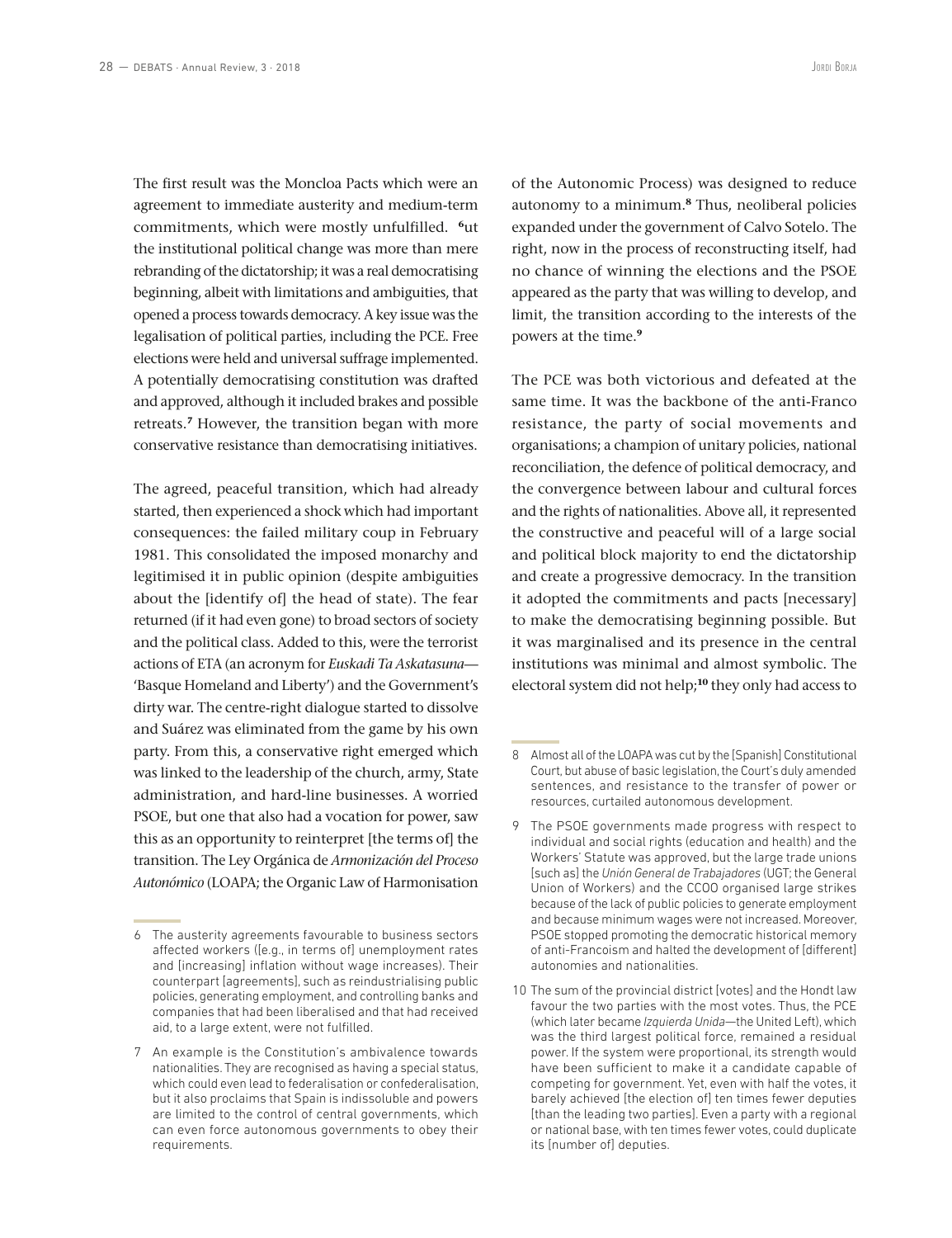local governments and, in a few cases, to autonomous governments. The activists of the PCE and the *Partit Socialista Unificat de Cataluny*a (PSUC; Unified Socialist Party of Catalonia), who had strong grassroots support among the working classes and in the intellectual and professional media, were frustrated and often sought scapegoats in Eurocommunism (democratic communism) or in [their own] leadership. Both parties were attacked both internally and externally, sometimes directly, sometimes indirectly, by the socialists and the political right, by the de facto powers and the media, as well as by the Soviets, who saw an enemy in Eurocommunism that delegitimised the USSR's authoritarian system and who felt denounced by the subjugation of the peoples of the Soviet bloc. Although their leaders encouraged members to keep their spirits high, the sum of frustrated hopes and the militancy's unfulfilled expectations provoked internal conflicts, ruptures, and splits. New, small splinter-group parties appeared that defined themselves as communists or revolutionaries, but these ended up confusing voters and so, in the large part, the electorate leaned towards a useful vote to the PSOE, or abstained. By the 1980s and 1990s [the PCE's] influence was very low, except in many local governments, the CCOO trade unions, in some intellectual and professional sectors, and some sociopolitical movements (e.g., at the periphery-level in neighbourhoods, and among ecologists, feminists, or nationalists).**<sup>11</sup>**

Successive PSOE governments (1982-1996) hegemonised the post-transition [period]. There could have been a second transition, or the incipient democracy (that had been stiffened as a formal superstructure to allow society to breathe, but which did not facilitate political participation or a reduction in inequalities) could have been democratised. Individual rights were gradually recognised and social policies were developed (including with the Workers' Statute and on education, health, and social protection). However, they also opted to deindustrialise, privatise, and release the reins of the financial system. Thus, neoliberalism permeated

[Spanish] economic policies. The socialist political class and those around it became accustomed to representing the economic factual powers and the high levels of bureaucracy. The historical memory was censored and the political culture of the omnipotent repressive state and of national-Catholicism was replaced by a desire to earn money by whatever means, and the exaltation of consumption and individualism. PSOE, [which was now] the institutional left, created an image of a conservative and oligarchic democracy, which was complicit with, or subject to, the powers that be. This [image] was perceived by broad popular sectors [of society] and young people, including many who had voted for PSOE. But a huge opportunity had been missed: the second transition, the democratisation of a democracy in progress had quickly been perverted.**<sup>12</sup>**

It is well known that the transition was romanticised—an irritating historical falsification that spread throughout the world. The message was that everything was agreed between the political elites of the Franco regime and the opposition (most of whom had not fought Francoism during the dictatorship), while citizens limited themselves to being passive spectators. However, there had been social and political rallies, hundreds of deaths, and above all, an extraordinary democratic capital, accumulated over the many years of anti-Franco struggle. In recent years, a counter-myth about the transition has been built; a countermeasure that has been brought into focus by time and by the degeneration of the PSOE, and especially, by successive *Partido Popular* (PP; the People's Party) governments. Radical intellectuals, young 'movementists', and disappointed militants have denounced the transition. They consider it [to have been] a trap, a return to the past, or even a continuation [of the status quo] but [this time] in the absence of Franco; [to them] the braking and reversal

<sup>12</sup> The bibliography on the PSOE, the transition, and socialist governments is very large. See Molinero and Ysás (2010); Julià (1989); Riquer and Culla (1994). Also see the original work of Andrade (2012). The critical content of Gutiérrez's work (2015) is also significant, because it was written when he had just finished his term as a member of Parliament for the PSOE where he had held positions of responsibility, and after having been the CCOO's general secretary.

<sup>11</sup> See Borja (2011; 2012).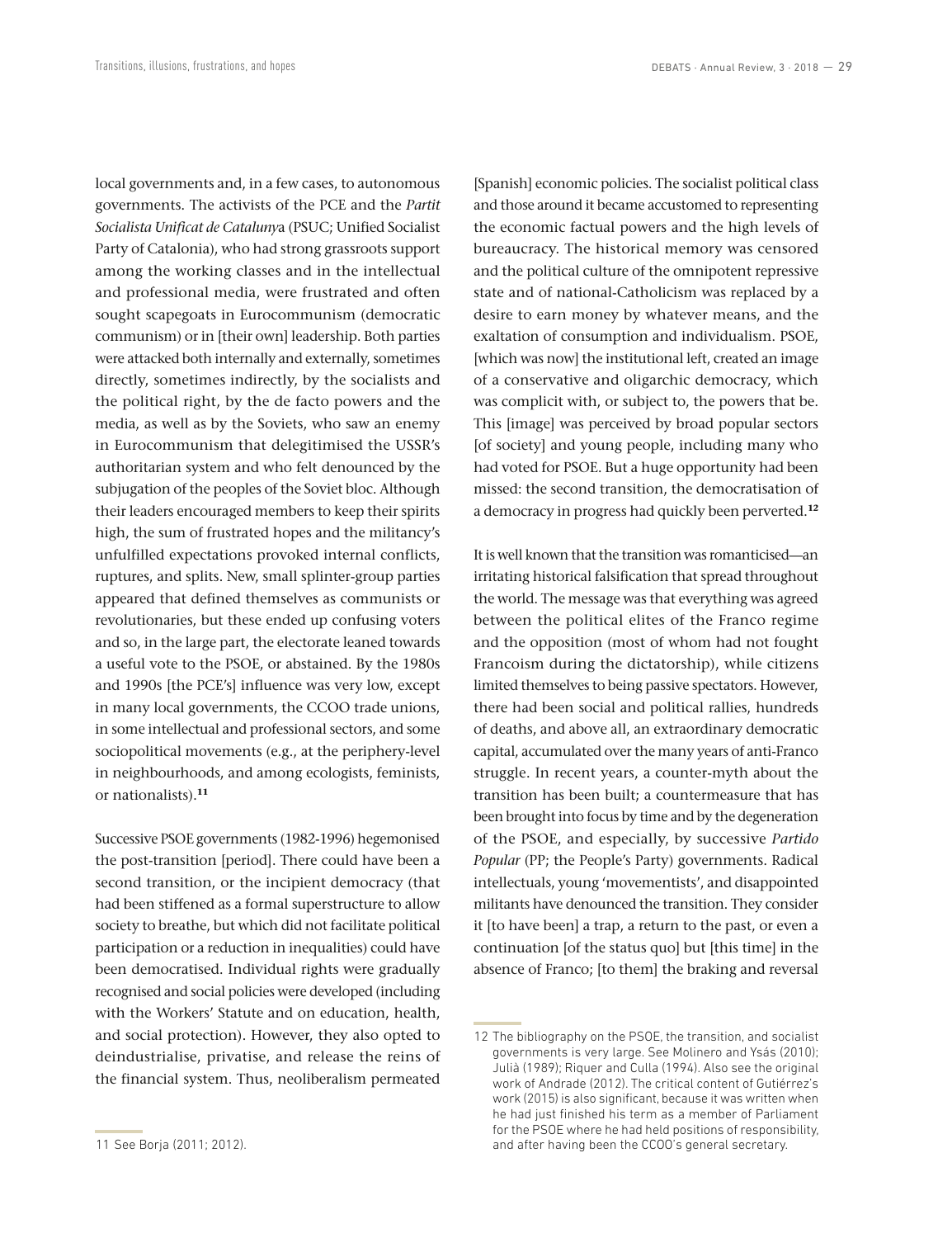of the incipient formal democracy was a farce, and a betrayal of the leaders of the left.**<sup>13</sup>** It was a reaction to idolisation of the transition—the peaceful changeover, and oblivion of the struggle and repression, and [that] democracy [had been] reduced to the procedures of limited representation.

With very few exceptions, the political class, media, and numerous intellectuals and academics mythologised the transition, so that it was considered [to have been] peaceful and rigorous, promoting Spain's development and establishing the desired freedoms.**<sup>14</sup>** In turn, the protagonists—mainly the king, but also the political leaders—were also idealised. This image was projected to the rest of the world and also ended up consolidating the myth internally.**<sup>15</sup>** On the other hand, the counter-myth was explained as an agreement between a small group of detached characters or *traitors*. Here they agreed with the bearers of the 'angelic' myth. But the increasing social mobilisation of the 1970s was dispensed with and this made it extremely difficult to maintain what was the Franco-regime political system, in all but

14 PSOE placed itself centrally and in a position to be able to govern; they accepted limited democracy. The speech Felipe González gave on the electoral campaign that brought him to governmental leadership in 1982, synthesised his program: "a Spain that functions". A year and a half before, there had been a failed coup d'état, which frightened a large part of society and the political class. In some ways, the democratisation process had advanced socially, but not from a political or economic point of view. Something like the Argentinian 'two demons theory' ([the moral equivalence of] revolutionary guerrilla [violence] and [statesponsored] military massacres) was applied, de facto. In Spain, republican victims and then the resistant militants were silenced, and the atrocities of the dictatorship and its accomplices—the military, police, church, corporations, etc.—were turned over.

name. The counter-myth considered the transition as a quasi-continuation of a Francoist economy; [this was manifested in] the poor treatment of popular sectors and nationalities, in close connections with church elites, maintenance of a judiciary largely derived from the dictatorship,**<sup>16</sup>** failure to recognise social and democratic anti-Francoist struggles or the fierce repression of the republicans during the [Spanish Civil] War or the long post-war period. All of which, in part, was true; although, not quite.

A limited and frustrated democratising process was initiated, but it was accepted by the majority of society. It would be distorting reality to say that a continuity with the Franco regime was established, although it is true that the political culture was rife with traditionalist, Francoist, and techno-bureaucratic reactionism. A representative structure was built through universal suffrage, but individual votes were not equal; not only because of the electoral legislation but also, and more importantly, because the individual citizens were not all the same: let's say, *some were more equal than others*, because of [their access to] information, ability to use or manipulative means of advertising to different degrees, their support or financing of candidacies, and links between economic powers and political parties, etc.**<sup>17</sup>** Democracy is not limited to elections; there are other complementary ways of participating in politics such as maintaining accountability, popular legislative initiatives, consultations or referendums, civic management, etc. Democratisation involves

<sup>13</sup> Subsequent political leaders, such as Juan Carlos Monedero and Julio Anguita (Anguita and Monedero, 2013), who accused the political leaders of the PSOE and the PCE of treason, know about (or should have knowledge of) the circumstances of the time. Felipe González never intended anything other than to promote a moderate bipartisanship, and Santiago Carrillo considered that the political change that would follow the Franco regime could not go beyond [that of] Western democracy.

<sup>15</sup> The newspaper *El País* became the transition's voice and facilitated its idealisation. It helped spread the myth and legitimise the long regressive process of the previous twenty years. See Sánchez-Cuenca (2016).

<sup>16</sup> An interesting example, derived from the attempted coup d'état of 1981, is the silence regarding the military leaders' policies. Repression was promoted by governments and legitimised by the judiciary, [for instance] by the 'gag law' and many other felony [laws]. Thereafter, those responsible for the military coup were put out of play or were silenced. The military chiefs formally declared themselves as professionals, and most of them, as constitutionalists. Although, when asked about the question of nationalities or plurinationality, they were very vulnerable.

<sup>17</sup> Universal suffrage is an indisputable and indispensable democratic conquest, but it has its limitations. Citizens have individualised, serialised, votes, as Sartre wrote in 1971 in an article in Temps Modernes: "not within the framework of their social and political environment, in their organic sphere, [but] as active citizens or members of their social class."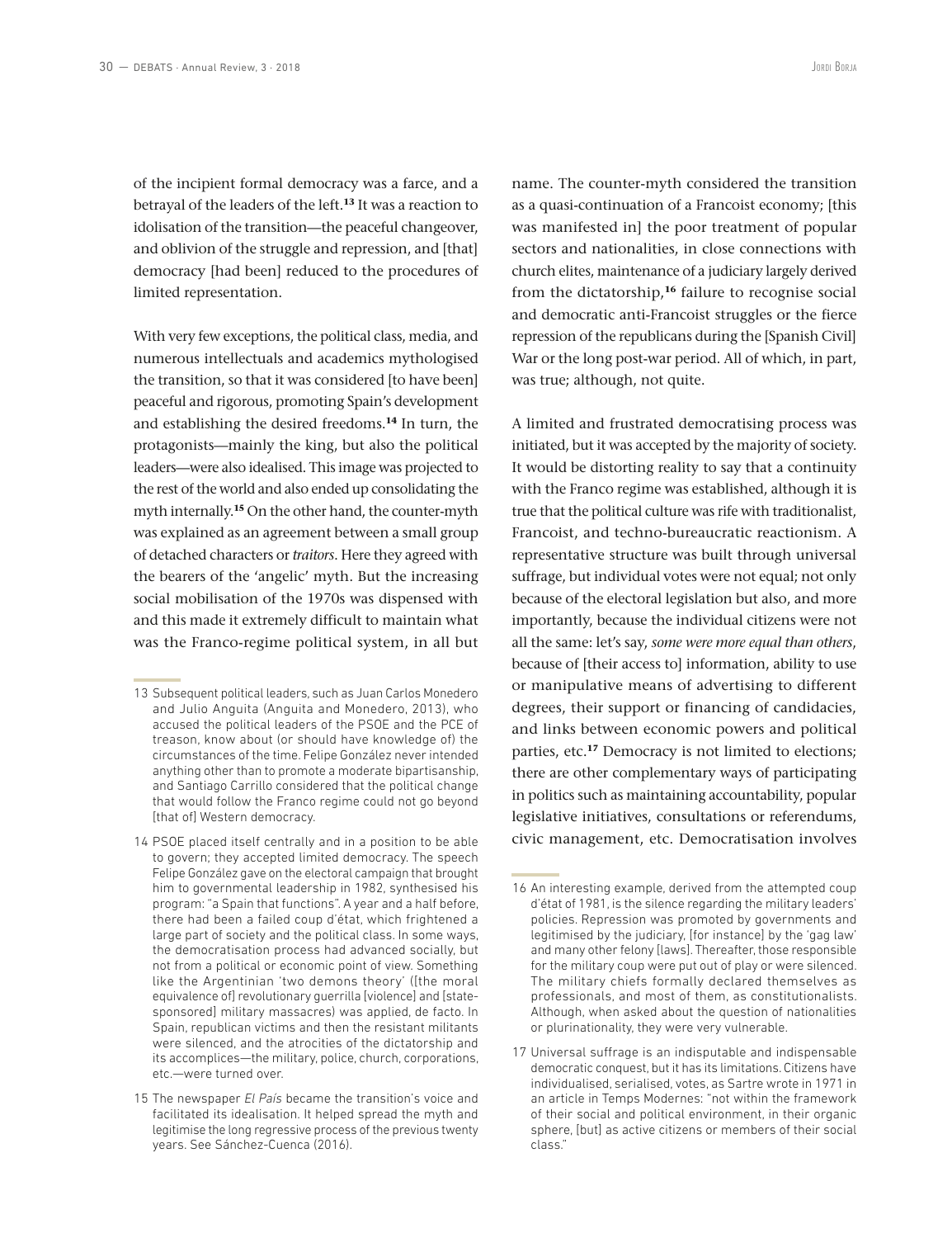transforming social and economic structures, which requires different ways of influencing political processes so that all citizens start to become increasingly 'equal' (Balibar, 2010; 2014).

## MYTHS AND COUNTER-MYTHS: SEARCHING FOR NEW UTOPIAS VIA ROUTES THAT ARE CLOSER TO REALITY THAN MYTH

#### *From angelic to demonised myths*

The 'angelic' transition myth claims that the new democracy was exemplary, despite its anachronistic and authoritarian impositions: the monarchy, military demands, ecclesial privileges, and impunity for the dictatorship's criminals and those who abused power to enrich themselves. The myth that the king led the way to democracy spread. [In this narrative] he did this accompanied by the heirs of the previous system and soft opponents who were respectful to the established order, along with opposition parties that had had very little presence in the anti-Francoism movement, as well as candidates for leaders with the audacity to reach for the power that they did not have during the dictatorship: some liberals, some republicans, and quite a few socialists, most of them new-school. This myth took root in society and in international opinion. The PCE was marginalised; the hope was not to have to legalise it, but its dignified past of resistance, capacity for peaceful protest in the streets, and democratic moderation could have made it more dangerous outside than inside the political system.

## *Could the left-wing organisations that fought the dictatorship hand-to-hand have done more?*

The only force that could have promoted an insurrectional mobilisation was the PCE-PSUC. In Madrid, Barcelona, and in large cities, industrial zones, and a lot of towns it is likely that they would have occupied town halls and maybe even factories and universities. But the other political forces—from the Franco-regime continuants, dictatorship reformers, to active and passive socialists would have considered this to have been an attempt at a communist coup d'état and would have supported the repressive reaction, or at least, they would have looked the other way. It would have been political suicide. The militant left, with its communist hegemony, were not strong enough to impose a democratic transition like the ones instated in France and Italy in 1945; however, they were sufficiently strong to scare the Western bloc and a society that was more fearful than rebellious. The militant left-wing structures would have been liquidated or marginalised for many years. The material strength of the State was intact and, in addition, it would have acted on a basis of international and national *legitimacy*. On the other hand, we must not forget that the repressive vocation of State apparatuses was present in the collective conscious and unconscious.**<sup>18</sup>**

<sup>18</sup> Here, let me exemplify the resistant activists' dilemma between participating in the tortuous process of the transition or forcing the ruptures that could overcome the limits of 'pactism', [at a timepoint] halfway between reform or rupture. In the 1970s I was responsible for popular civic movements and for municipal policies as a PSUC leader (I also worked closely with the PCE leadership in these areas). The *Unión de Centro Democrático* (UCD; the Union of the Democratic Centre), a centrist amalgam of post-Francoists (reformists or evolutionists) and conservative or moderate opponents won the first general elections in 1977. But the socialists and communists won in many large and mediumsized cities. The centrist government was in no hurry to call municipal elections because they did not [control] the local structures and the town councils were almost all governed by residual figures from the Franco regime or right-wingers with no political beliefs or social recognition. The PSUC management asked me to write a report on this. I stated that civic commissions had been created in many cities in Catalonia, alongside democratic political parties and social organisations [and that] occupation of the town halls and displacement of governors with minimal or no legitimacy was very feasible. Initially, the vast majority of our leaders supported this idea. However, both I and the Secretary General opposed this initiative. The latter reasoned that the democratising process had already begun [and that] they would have denounced us as undemocratic coup-plotters, marginalising us from the outset. For my part, I argued that this would create chaos in the municipalities: many high officials would not recognise the new authorities [meaning that] other parties (including socialists) would soon withdraw and thus we would be supported only by some social or citizen organisations. At minimum, this would most likely mean that we would get to the elections, but that we would be held responsible for paralysing local government and that it would probably cost us a lot of our social support. As far as I know, the PCE did not even consider it. Instead, we formed civic commissions to control municipal management and in the first local elections (1979) the left won in most large and medium-sized cities (in Catalonia and in other areas of Spain).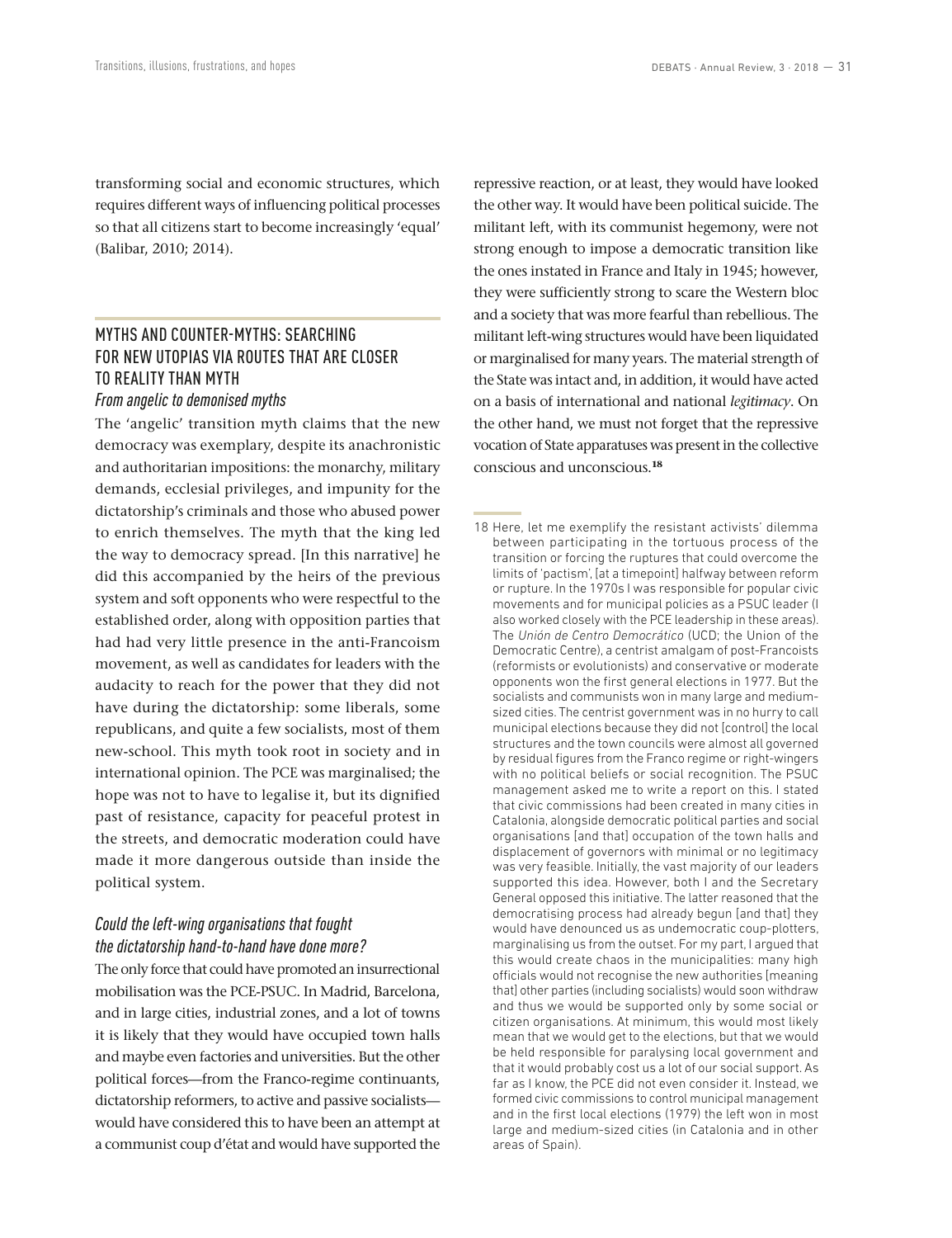Was the transition a farce? In part, yes; it was a rose-tinted myth that considered what was only a limited democracy —more heir to the past than a builder of the future to be a triumph. The monarchy was imposed, because in a referendum the republic probably would have won (as Suárez himself, the head of government, later acknowledged). The *indissoluble* character of Spain, a metaphysical conception, was demanded by the monarchy and the armed forces. Democracy was reduced to a set of procedures that represented the oligarchy. The social and economic dimension of democracy was never considered, and there was no recognition of the Republic of 1931, of the struggle and massacre of the republican people, nor of the anti-Franco battle.

But, in part, it was not a farce. Through the 1978 Constitution, a state model was built that restored the basic principles of liberal democracy, promoted individual rights and the political-legal equality of citizens, recognised historical nationalities, and left the possibility of social and economic transformations open. It was a starting point that could advance, both with respect to social and national rights. However, there was more regression than progress, mainly as a reaction to the attempted coup in 1981, and to *Partido Popular* (PP; People's Party) governments, beginning in the mid-1990s. At the beginning of the 21st century, Zapatero's socialist government initiated a second transition that was hindered by the economic crisis and PSOE's weakness.

Initially, the counter-myths were borne from the frustration of activists who had fought against the dictatorship and expected large political and social changes. But above all, [they came from] the rise of new generations that grew up after the transition (or later) who pitched more radical, ideological, and primary counter-myths which were more based on prejudice than knowledge. The positive parts of the transition and social and cultural public policies were painted as banal and considered basic. But the outrage, expressed in the so-called 15-M Movement (which started on 15 May 2011) and which was more than justified, came from a present-day reality offering no hope and that appeared scandalous—as seen in corruption, speculative enrichment, and ostentation of wealth.

The younger generations did not feel represented by the party system, the privileges of public office and their complicity with the economic powers, with [high] unemployment levels, and education and training not valid in the labour market; unlike previous generations, they felt futureless [in the face of] an economic crisis managed by the de facto powers. Thus, the negative myth of the transition framed it as a continuity of the dictatorship. Identifying the present state with that of the dictatorship, and devaluing it to the point of completely denying the elements of democracy it did represent, albeit limited ones. Franco-regime oppression was confused with the real injustices suffered by popular sectors, especially by minorities arriving from other countries. In summary: current institutions were rejected. Instead of discovering the contradictions of the politicaleconomic system, very primal *new politics* were imposed (that were later put into context and connected with the positive elements of the anti-Franco resistance) which absolutely condemned the 'black' reality, when in fact, it had been 'grey' all along.**<sup>19</sup>** Thus, the counter-myth was an idealised construction, more invented than analysed, more prejudiced than rigorous; it obscured the real world, made of conflicts, conquests, regressions, hopes, failures, and progress.**<sup>20</sup>**

The generalised denunciation of the confused political class was not only ineffective (what happens if you get "everyone to leave"?), it may have also been wrong and unfair. All the political parties [involved] in the perverted [version of the] transition have been demonised. The political class, including both the socialist and communist

<sup>19</sup> An example of the ambivalent nature of institutions are local and regional governments. In many cases, especially at the local level, numerous different political experiences (e.g., social, environmental, cultural, urbanistic, economic regeneration, citizen participation, etc.) have been developed. Therefore, groups of young people have experienced the possibilities of engaging with local governments and implementing innovative policies.

<sup>20</sup> The theoretical-political foundations of the new policy were as nice as they were simple. Instead of analysing the contradictions and different types of conflict, the policy was based on the elementary empowerment of collectives in extreme situations and which are expressed through intermittent social movements, and offering them abstract alternative models adorned with the radical metaphysics of Laclau or Negri. A mixture of soft anarchism and angelic neoliberalism.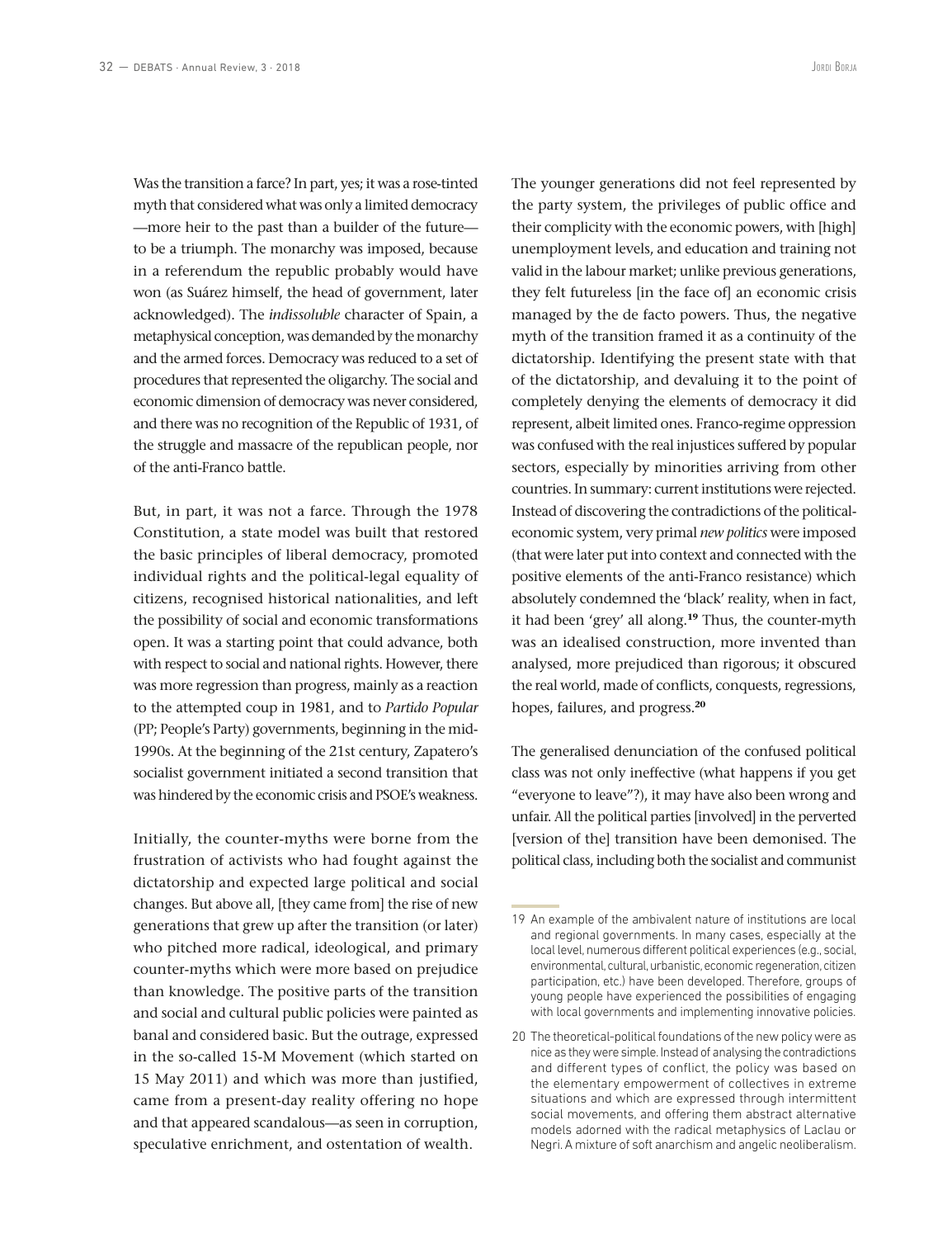leaderships, was accused of being "traitors",**<sup>21</sup>** protagonists in a model of state and economy at the service of big money and complicit in the apparatus inherited from the previous state. But the vast majority of society considered Spain to have a young, undeveloped democracy similar to that of other European Union countries, albeit with an authoritarian hangover and a poorly-educated political class. The social majorities did not consider the political system as a mere continuation of Francoism, and accepted, with relative patience, the immature and underdeveloped democracy. But over the years, with shallow politics, and the terrible management of the economic crisis at the beginning of the century, the malaise, social outrage, and rejection of the political class became generalised. The counter-myth was reborn and took root, especially among generations born after the transition. It was a stepping stone from which the new policy could be promoted, and it gave rise to a new and modest mobilising utopia. However, the political project was missing; a strategy that would confront reality and organisation and which could take root in society and in institutions.

## POLITICAL IMMOBILITY, POSSIBLE NEW HORIZONS IN THE SEARCH FOR REAL POLITICS, AND A STRATEGY THAT BRINGS US CLOSER TO UTOPIA

The eruption of the new political forces—*Podemos*, *En Marea*, *Catalunya en Comú*, *Coalició Compromís* (translated as We can, En Masse, Catalonia in Common, and the Commitment Coalition, respectively), etc.—has refreshed the stagnant water of Spanish institutional policy. In this context, past (especially the conservative-liberal triumvirate) and present governing political parties are still making waves, and current socialist leaders are now also starting to wade in. Pure words. Nothing changes. They make promises, but do nothing. They appear in the media but fewer and fewer citizens believe them. Although they are only throwing stones in the form of condemnations and proposals that connect with citizens and the demonstration of some sensitivity and conviction, it is enough for the institutional old-guard to express their fears and rejections. That is why they threaten *gag laws*, claim [the results will be] catastrophic if these new political forces come to power, and unite to entrench themselves in armoured state apparatuses. To paraphrase Borges, "They are not united by love but by terror."**<sup>22</sup>**

The transition and its counter-myths are one of their reasons for being. However, these eruptions by indignant youth do not come from anti-Francoism: they did not live through it and they have known little, or nothing, of it; they can barely understand the transition. The facts are known. But the relationships [between the] forces, the more or less explicit threats, or the stillness of a large part of society are difficult to understand or imagine. However, these generations had (and have) reasons to denounce what was done or not done during the transition. [To them, the transition's] positive aspects were already complete: part of their *natural* environment; now we are paying the cost of anything not done, or that was left incomplete. The transition's result was not as expected. It was perverted by the monarchy, ruling political leaders, judiciary, senior administration, and, in general, anyone who enjoyed power and privilege in one way or another.**<sup>23</sup>**

<sup>21</sup> See, for example, the previously mentioned book-dialogue between two serious characters, who are neither leftists without political experience, nor young radicals: Julio Anguita and Juan Carlos Monedero; the former, the ex-secretary general of the PCE, and the latter, the founder of Podemos and one of its main leaders during its early years. Monedero begins the book by accusing PSOE and the PCE of being "traitors", and insists until Anguita accepts this label. In a recent interview in *El País*, Alberto Garzón, the leader of the United Left, made a similar irrelevant and surprising statement, directing the infamous accusation of treason at the PCE's leadership. Garzón has been, and in my opinion, is, an honest and sensible politician, but his statements can only be explained as childish opportunism.

<sup>22</sup> Borges wrote, referring to port-dwellers, "We are not united by love but by fright", in the poem 'Buenos Aires' from the 1964 book *El otro, el mismo* (Borges, 1998).

<sup>23</sup> An example is the Constitution and its ambivalences. It recognises nationalities, but starts badly with the absurd Article 2 that declares, very metaphysically, "the unity of the Spanish Nation, common and indivisible homeland of all Spaniards." To which, a distribution of competences is added, although the central power controls all those that it considers of "national interest", and it can develop "basic laws" that, in practice, cancel any [devolved] decision-making powers. On the other hand, Article 9, point 2, legitimises all social and political transformations that can "remove obstacles that impede or hinder the fullness (of freedom and equality) and facilitate participation in political, economic, cultural and social life."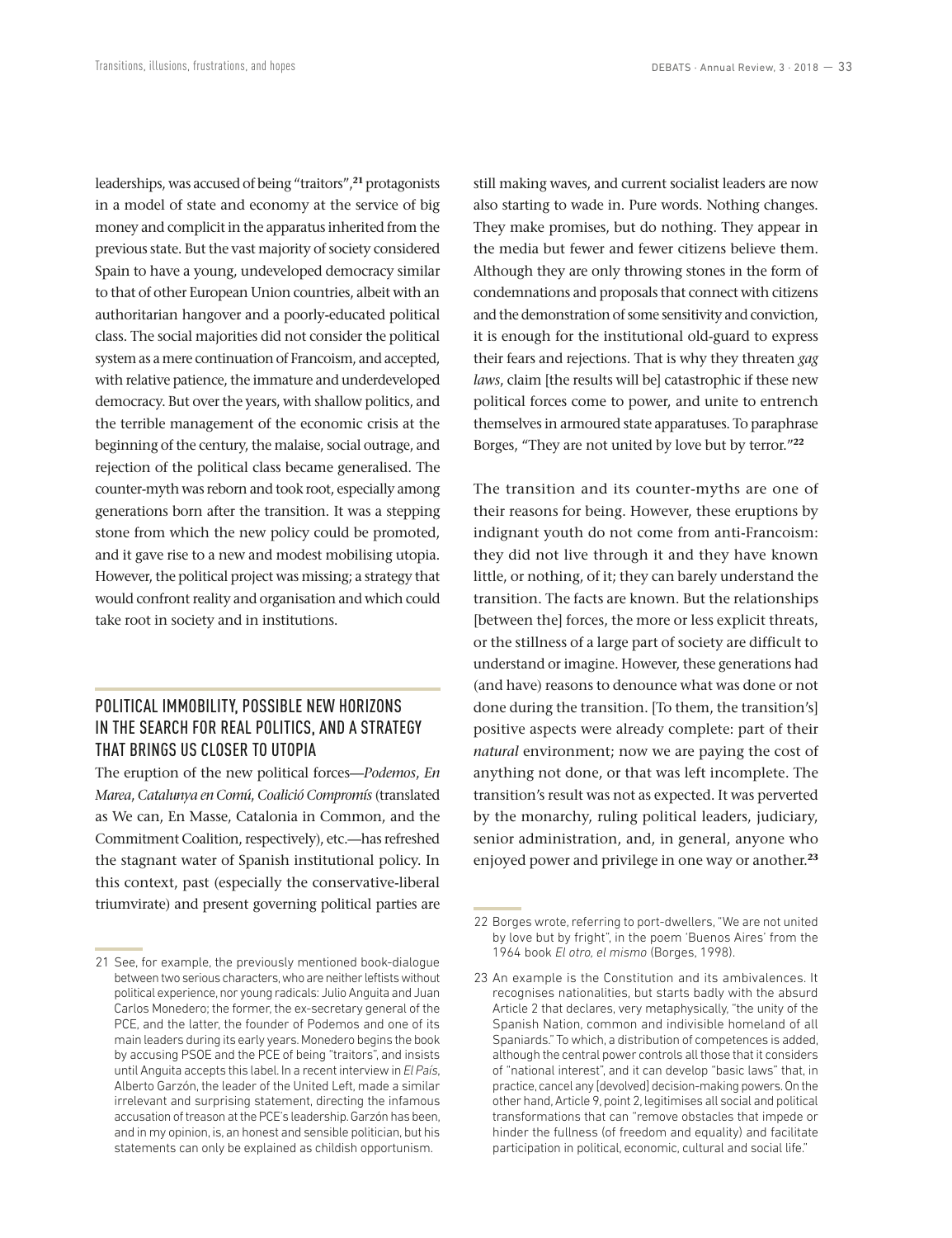Consequently, the transition was not what it could have been. There was no second transition because, although social policies were developed and some individual political and civil rights were promoted, there was a regressive interpretation of nationalities, democratic public control of economic activity, and the recovery of historical memory. The frustration of the generations who were adults during the transition had both costs and benefits: rights were supressed but, these were, partly, more formalities than anything else. Subsequent generations have lived through a grey present and the future proposed to them is worse than that of their parents. The transition [is the sum of] was what was done and how it played out; it is possible that it was not what it could have been. It makes no sense now to fight over the past, or to propose *another* transition; the reality now is different and affects not only the younger generations, but also the whole of society. It is about democratising the [previously imposed] limited and perverted democracy.**<sup>24</sup>**

Is this a new transition, or rather, a democratisation promoted by new generations? Yes, but not only that although the [new generation] must take the leading role. Other actors, in many cases intergenerational ones, are also present. Moreover, it is not only about recovering what [the transition] seemed to be (but was not): democratisation of the country and its institutions at every level, recognition of nationalities, recovery of democratic memory, and real access to democracy for the popular sectors. It is also about combating the speculative economy, growing inequalities, political corruption, degradation of labour rights, and progressive dissolution of cities submerged by dispersed urbanisation and lost citizenship. What was not done in the past or that has been degraded in the present have become intermingled, as is also the case with different generations.

A democratic challenge expressed, for example, by the Catalan movement: an impressive mobilisation that has been maintained as a result of the [Spanish] Constitutional Court's provocative, absurd, and unnecessary sentence in 2010, which has even contributed to the independence movement supported by almost half of the citizenship. The Catalan rallies have put the political regime in check, but at the same time, the strength of the independence movement hinders an alliance or convergence with the democratising processes in Spain. We must bear in mind that the Spanish government's constitutionalist triarchy: the PP, *Ciudadanos* (C's; Citizens), and PSOE, are incapable of dialogue and are opposed to any consultation; they multiply their threats, belittle Spain's plurinationality, and have greatly contributed to the accelerated growth of the independence movement. The existence of Podemos and political movements in peripheral countries [regions or autonomous communities] of the Spanish state can contribute to drawing the Catalan movement closer. As a nation-wide political force throughout Spain, Podemos' recognition of the national plurality makes it a potential alternative to the right. The emerging political movements that affirm national identity are more plurinational than they are pro-independence, but they all have a democratising and pacifist vocation. Some nationalist political forces have appeared, others have renewed themselves or defend their identity and self-government and express both cultural and socioeconomic grievances. Not only in Catalonia and the Basque Country, but also in the Valencian Country, Galicia, Aragon, and Navarre, and to a lesser extent, in the Balearic and Canary Islands. However, in Catalonia the independence movement, which represents half of the population, has become radicalised. The other half of the population is divided between those opposed to independence and those who are doubtful, indifferent, or whose position depends on how the Spanish government acts.

There is a relatively new challenge that, because of its complexity and contradictions, may or may not be a democratising factor. We refer to the working classes, whose main historical base has been the labour movement and influx of immigrants from other

<sup>24</sup> There was a beginning to democratisation, and also processes of democratisation. Re-democratisation questions the political regime. There are historical moments in which democracy is confronted with the existing political-legal framework. See Borja (2015; 2017).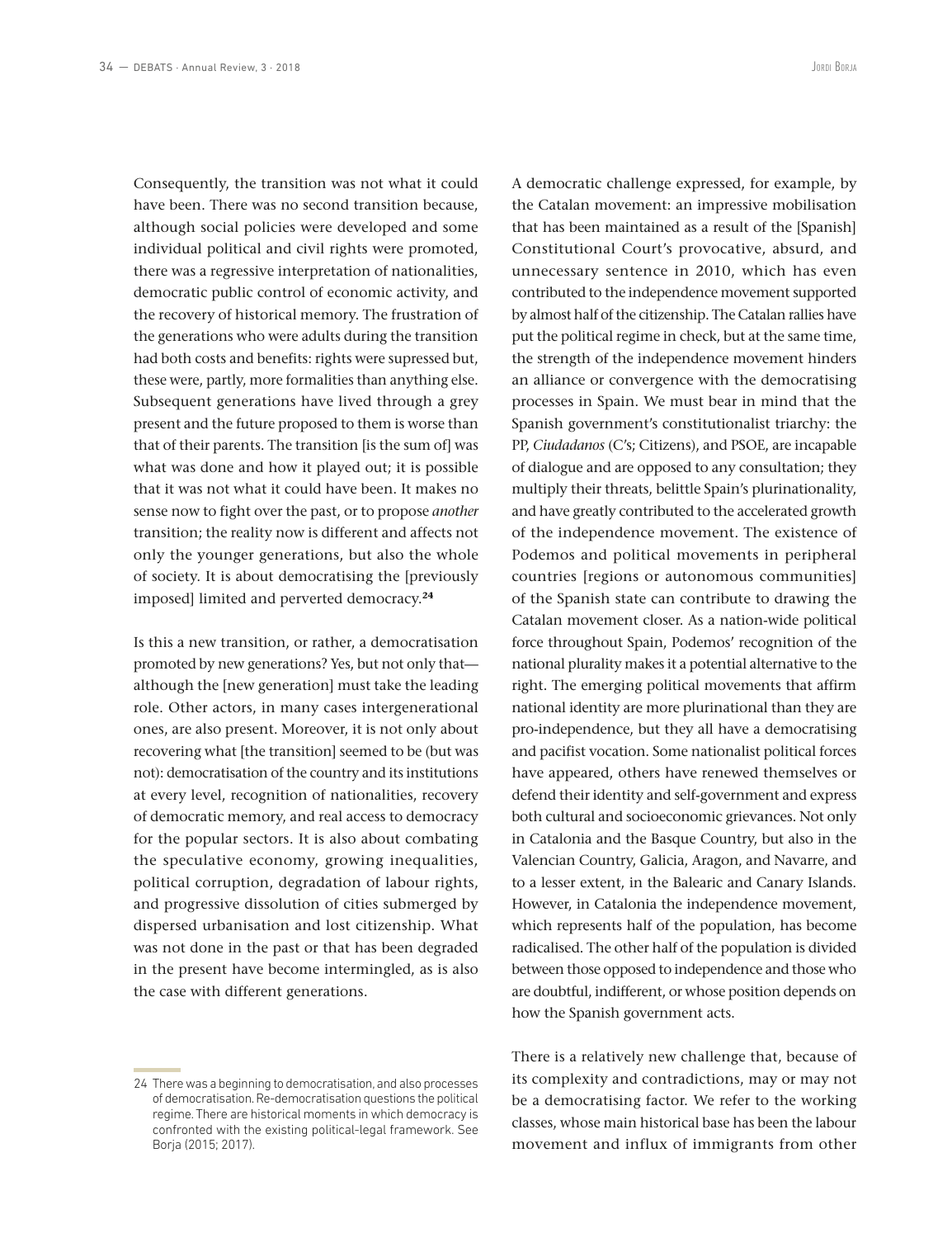continents. The relative weakness of the unions and dispersed political stance have, until now, prevented it from expressing itself as a socio-political bloc in the political arena and in terms of social conflict. The working classes vote to the left and to the right, and many abstain. The poorly labelled 'immigrant population'—in reality, these are residents, some with [Spanish] nationality, others with a legal status, and still others without papers—forms a large part of the precarious [population] who have poor union membership rates and rarely actively participate in political life. While these popular sectors are not fatally attracted to the extreme right, nor are they massively attracted to the new or reinvented left. The PCE lost them long ago when it was badly damaged, and since then PSOE has been losing them along its painful journey from moderate left to demagogic and conservative centrism. Podemos and its allies, including the *indignados* (the 'outraged') and post-communists, represent political forces with unquestionable progressive orientations, but their activist and electoral base is more middle class than popular and working class. Its challenge is to reach these classes, which requires patience, organisation, and political proposals that generate a lot of confidence and some enthusiasm.

Coupled with PSOE's current regrettable leadership, the ultra-conservatism of the triumvirate led by Rajoy's PP on the one hand, the persisting economic crisis on the other (although some export and tourism sectors have experienced a recent relative energisation), is providing the new middle and popular-class political forces with an opportunity. The economic crisis that began in 2007–2008 and the barbaric policies of neoliberal austerity generated strong social movements such as the tides of health and other public services that were privatised; the antieviction platform, which was supported by the vast majority of citizens; demonstrations against banks and financial entities; and workers' strikes against dismissals, labour reforms, and wage reductions. Despite the growing [number of people in] precarious [situations] and high unemployment rates, there has not only been some economic reactivation, but also

[increased] union [activity], which can be reinforced by the presence of new political forces.

The popular resistance generate threats and politically and judicially repressive actions, which are most obviously present at protests, strikes, and campaigns. Or illegal police controls. The sharpest expression of this has been the gag law,**<sup>25</sup>** and corruption, which mainly affects the PP and the right as a whole, although PSOE and the Catalan centre-right were also troubled by this problem, added to the situation. Scandals about privileged elites have multiplied over the last decade, just when a large part of the population became impoverished, many SMEs (small and medium enterprises) went bankrupt, many professionals closed their offices, and unsalaried unemployment levels reached 25% of the active population. This, in the context of tax evasion, [the identification of large fortunes of unknown origin (in many cases, linked to corruption and speculation), and managers of financial institutions and large companies receiving salaries and other emoluments sometimes a hundred-fold more than those of an average worker. Corruption reached the royal family, the PP and all of its ruling party, and has generally affected both economic and political leadership in Spain. Young people felt excluded from the game and considered themselves to be marginalised from institutions and political parties; they lack confidence and hope, and the oldest among them longed for the times when they still believed in the future. The emergence of new political movements brought new hope. However, corruption is currently causing more social demoralisation than political reaction. But, in this enormous malaise, these renewed political forces may find a citizen response that could turn around this catastrophe.

<sup>25</sup> A law promoted by the Ministry of the Interior that avoided sanctions by administrative means and without judicial intervention. The exorbitant fines, just for having signed a political declaration or a call for a rally or demonstration, could leave the signatory indebted for many years. The Ministry of the Interior has used judges and the police as accomplices in a dirty war against its political opponents, activists, and critical intellectuals [on many occasions].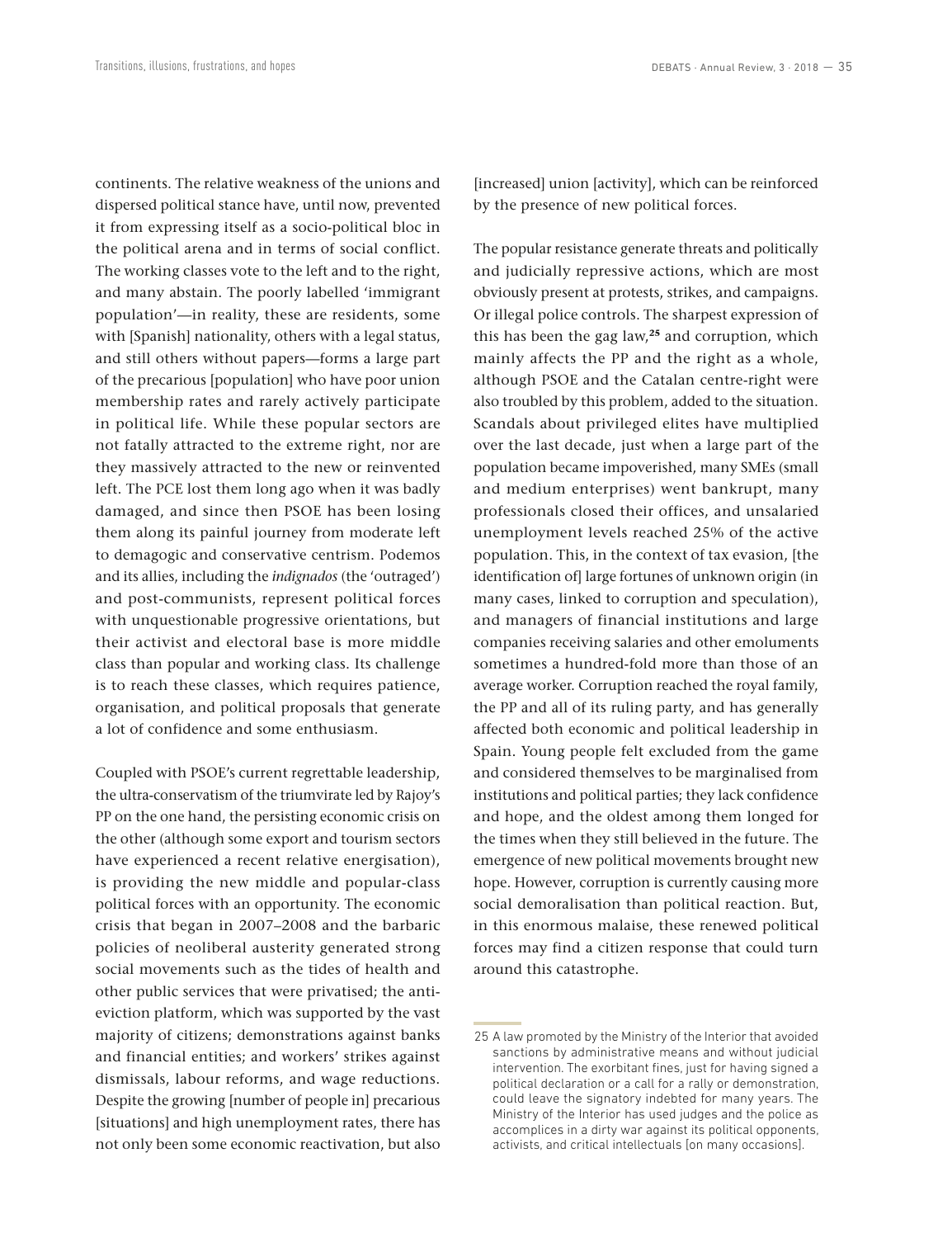#### CONCLUSIONS

In conclusion, we hope for a political renewal that can break through the disastrous immobility of the past 20 years. The movement of the *indignados* was more than just a moment of effervescence; it was an accelerated process of political socialisation by the generations that were born and grew up in the 1980s and 1990s. They have lived in a framework in which the 'good' had already been conquered and was deteriorating, and where the 'bad' grew and especially affected them. Although they were not the only ones; far from it. Others have lived through this and now live in worse conditions: immigrants, the elderly, and unemployed (who in many cases will never again find an occupation). The social and cultural base of Podemos and its allies can resist, mobilise, develop alternatives for education and family support, and [help to] alleviate the accumulated fears [of voters]; they come from the middle classes and from families of skilled workers—in many cases from those with combative [political] pasts.

But these groups suffer from three limitations: (1) Ignorance and, often, disinterest in the past; they [often] have a sense of Adamism about them, as if history began with them, and they show a certain negativity about political and social practices, as if everything were disposable. (2) They are limited by the heterogeneity and coherence of their political culture; they denounce the effects of political and economic life, scandalising its privileges and exclusions, but not only do they have common interpretive bases (such as liberalism or Marxism), but they also ignore the mechanisms of politics, parties, and institutions. They find it difficult to specify possible and reliable political projects, however, reformation means influencing the existing political and economic systems, because nobody wants a classical revolution. (3) Finally, typical of emerging social movements—in many cases discontinuous minorities—their organisational experience is limited. As new social movements, they are run by assemblies and spokespersons, however, this does not correspond to [experience in] mass organisations (civic or professional unions) or

[political] parties; their awareness of the functioning of institutions, agreements, use of the political-legal and financial framework, elections, and especially, re-elections, etc., is even lower. This is not a criticism, but rather, a call for these movements to mature, to structure themselves for large-scale politics, and to stop producing prototypes that cannot be generalised.

The positive novelty is that the initiative and its leadership correspond mainly to *young people* (or who at least seem or consider themselves to be young), to those aged under forty years.**<sup>26</sup>** They have imagination, use fresh language, and [talk about new] initiatives, etc., but they forget about how reality resists. Resistance is mainly put up by citizens of the middle and popular classes, for several reasons. There is [often] concern among these social majorities about security and stability, and a fear of conflicts and big changes. There is a conservative reserve with distant fears, [they search for] a calm present, and if possible, certain futures. Thus, political alternatives must bring some measure of security [and must] demonstrate that insecurity, uncertainty, and unrest will increase by sticking to current policies executed by the same actors. The old political parties had nothing to offer that was not more of the same. Therefore, these new political forces emerged; but the old ones (which, incidentally, are only 30 or 40 years old themselves) are still very present in society and are very well

<sup>26</sup> This young political generation has mythologised new politics and has broken away from old politics. It is partly true that political parties are locked up inside the glass prisons of the parliaments and other institutions that are inaccessible as they are opaque. The freshness of language and assembly culture belongs to social movements. But when considering intervention in other dimensions of politics, they must greatly expand their political and organisational culture. We refer to mass organisations (such as syndicates, unions, trade guilds, civic associations, etc.) that are the sum of their members; to political parties, which stand for elections and must convince diverse sectors, whose militants sometimes have quite diverse interests or ideologies; and the functioning of institutions and other political forces, which put up bureaucratic resistance, to modify their inertial and non-transparent behaviour. Above all, agreements are required to make decisions, approve standards, or promote initiatives. We must also assume the limitations imposed by legal and financial frameworks, public opinion, pressure from social or union groups, etc.